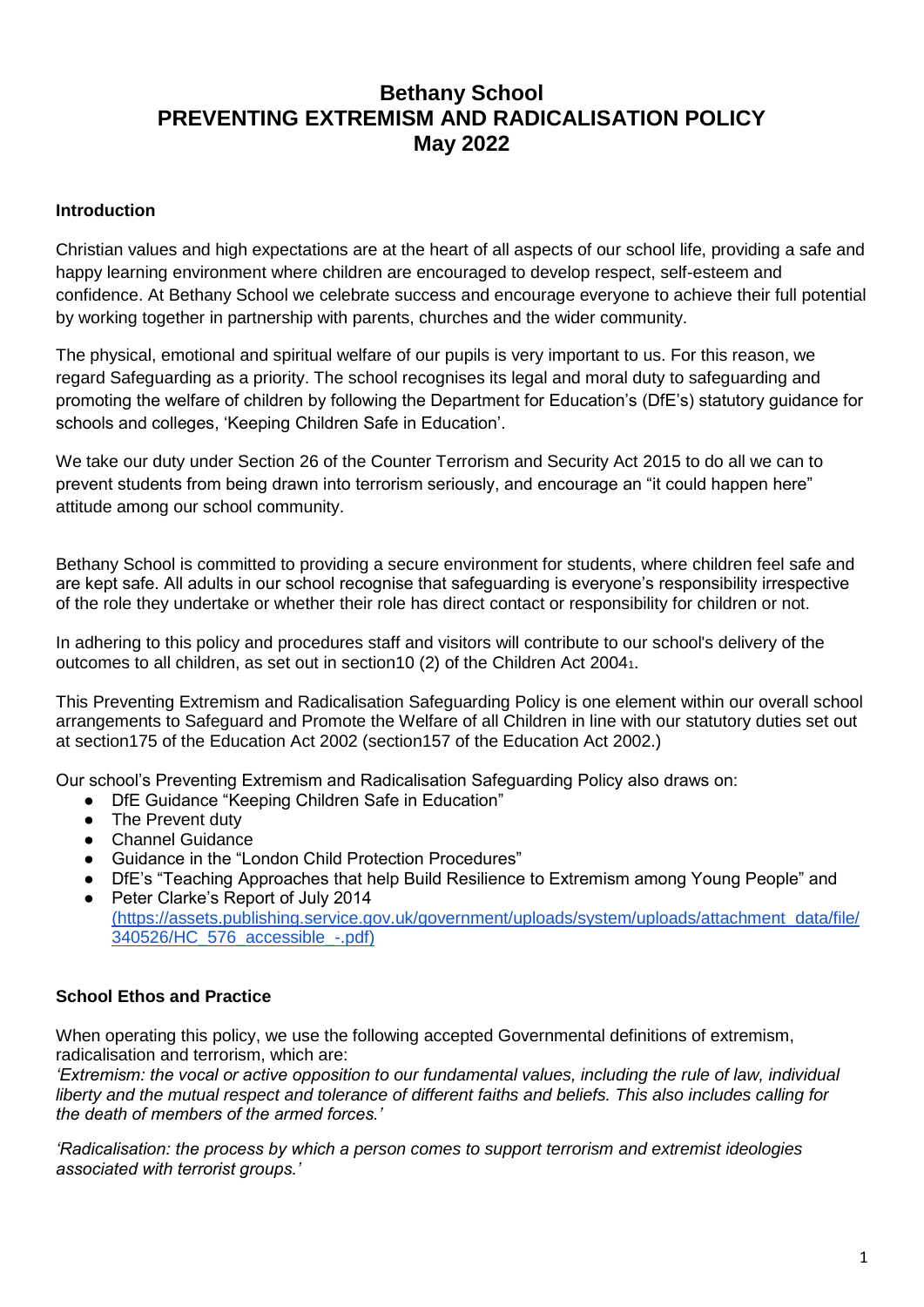*'Terrorism': action that endangers or causes serious violence, damage or interference to a person, property, or electronic system, to influence the government or intimidate the public, in order to advance a political, religious or ideological cause.* 

The full Government Prevent Strategy can be viewed at:

[https://www.gov.uk/government/uploads/system/uploads/attachment\\_data/file/97976/prevent-strategy](https://www.gov.uk/government/uploads/system/uploads/attachment_data/file/97976/prevent-strategy-review.pdf)[review.pdf](https://www.gov.uk/government/uploads/system/uploads/attachment_data/file/97976/prevent-strategy-review.pdf)

The Prevent duty may be found at: <https://www.gov.uk/government/publications/protecting-children-from-radicalisation-the-prevent-duty>

Channel guidance may be found at: <https://www.gov.uk/government/publications/channel-guidance>

Bethany school takes care to follow local guidance from Sheffield City Council safeguarding children Partnership found here:

[https://www.safeguardingsheffieldchildren.org/assets/1/preventing\\_extremism\\_\\_\\_radicalisation\\_march\\_22.](https://www.safeguardingsheffieldchildren.org/assets/1/preventing_extremism___radicalisation_march_22.pdf) [pdf](https://www.safeguardingsheffieldchildren.org/assets/1/preventing_extremism___radicalisation_march_22.pdf)

#### Educate Against Hate:

Resources to support and equip school and college leaders, teachers, and parents with information, tools and resources (including on the promotion of fundamental British values) to help recognise and address extremism and radicalisation in young people may be found a[t: https://educateagainsthate.com/teachers/.](about:blank) The platform provides information on and access to training resources for teachers, staff and school and college leaders.

There is no place for extremist views of any kind in our school, whether from internal sources –students, staff or Governors, or external sources - school community, external agencies or individuals. Our students see our school as a safe place where they can explore controversial issues safely and where our teachers encourage and facilitate this – we have a duty to ensure this happens.

As a school we recognise that extremism and exposure to extremist materials and influences can lead to poor outcomes for children and so should be addressed as a safeguarding concern as set out in this policy. We also recognise that if we fail to challenge extremist views, we are failing to protect our students.

Extremists of all persuasions aim to develop destructive relationships between different communities by promoting division, fear and mistrust of others based on ignorance or prejudice and thereby limiting the life chances of young people. Education is a powerful weapon against this; equipping young people with the knowledge, skills and critical thinking, to challenge and debate in an informed way.

We therefore will provide a broad and balanced curriculum, delivered by skilled professionals, so that our students are enriched, understand and become tolerant of difference and diversity and to ensure that they thrive, feel valued and not marginalised.

We are also aware that young people can be exposed to extremist influences or prejudiced views from an early age, which emanate from a variety of sources and media, including via the internet, and at times students may themselves reflect or display views that may be discriminatory, prejudiced or extremist, including using derogatory language. Any prejudice, discrimination or extremist views, including derogatory language, displayed by students or staff will always be challenged and where appropriate dealt with in line with our Behaviour and Discipline Policy for students and the Code of Conduct for staff.

As part of wider safeguarding responsibilities school staff will be alert to:

- Disclosures by students of their exposure to the extremist actions, views or materials of others outside of school, such as in their homes or community groups, especially where students have not actively sought these out.
- Graffiti symbols, writing or artwork promoting extremist messages or images
- Students accessing extremist material online, including through social networking sites
- Parental reports of changes in behaviour, friendship or actions and requests for assistance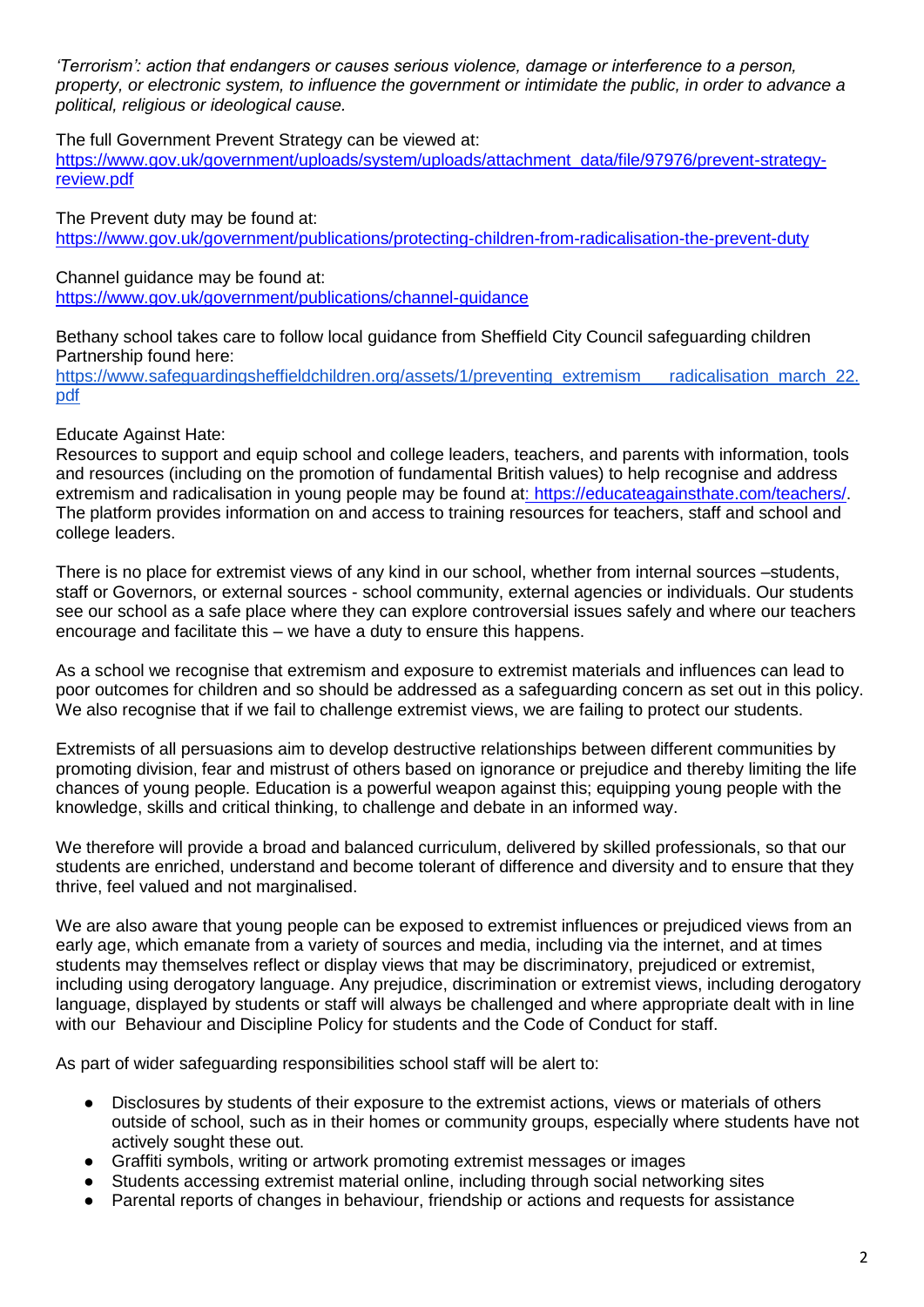- Partner schools, local authority services, and police reports of issues affecting students in other schools or settings
- Students voicing opinions drawn from extremist ideologies and narratives
- Use of extremist or 'hate' terms to exclude others or incite violence
- Intolerance of difference, whether secular or religious or, in line with our Equalities Policy, views based on, but not exclusive to, gender, disability, homophobia, race, colour or culture
- Attempts to impose extremist views or practices on others
- Anti-Western or Anti-British views

Our school will closely follow any locally agreed procedure as set out by the Local Authority and/or our local Safeguarding Children Partnership agreed processes and criteria for safeguarding individuals vulnerable to extremism and radicalisation. In the event of concerns about a person becoming radicalised consideration will be given to using the LA Channel process. Channel is a bespoke panel, which meets to address issues of individuals who have been identified as being at risk of radicalisation but have not committed any terrorism offence. The Channel Panel meets when a referral has been made and referrals can be made by anyone.

# **Teaching Approaches**

We will all strive to eradicate the myths and assumptions that can lead to some young people becoming alienated and disempowered, especially where the narrow approaches children may experience elsewhere may make it harder for them to challenge or question these radical influences. In our school this will be achieved by good teaching, primarily via PSHE but also by adopting the methods outlined in the Government's guidance 'Teaching approaches that help build resilience to extremism among young people' DfE 2011, where appropriate.

[https://assets.publishing.service.gov.uk/government/uploads/system/uploads/attachment\\_data/file/197224/](https://assets.publishing.service.gov.uk/government/uploads/system/uploads/attachment_data/file/197224/DFE-RB119.pdf) [DFE-RB119.pdf](https://assets.publishing.service.gov.uk/government/uploads/system/uploads/attachment_data/file/197224/DFE-RB119.pdf)

We will ensure that all of our teaching approaches help our students build resilience to extremism and give students a positive sense of identity through the development of critical thinking skills. We will ensure that all of our staff are equipped to recognise extremism and are skilled and confident enough to challenge it.

We will be flexible enough to adapt our teaching approaches, as appropriate, to address specific issues to become even more relevant to the current issues of extremism and radicalisation. In doing so we will apply the 'key ingredients' for success as set out in the Table at Page 15 of that document, see Appendix A, and we will apply the methodologies set out in that document following the three broad categories of:

- Making a connection with young people through good [teaching] design and a pupil centred approach
- Facilitating a 'safe space' for dialogue, and
- Equipping our students with the appropriate skills, knowledge, understanding and awareness for resilience

Therefore, this approach will be embedded within the ethos of our school so that students know and understand what safe and acceptable behaviour is in the context of extremism and radicalisation. This will work in conjunction with our school's approach to the spiritual, moral, social and cultural development of students as defined in Ofsted's School Inspection Handbook and will include the sound use of assemblies to help further promote this rounded development of our students.

Our goal is to build mutual respect and understanding and to promote the use of dialogue, not violence as a form of conflict resolution. We will achieve this by using our PSHE, World-View studies and Topic based curriculum that includes:

- British Values
- Open discussion and debate
- Work on anti-violence and a restorative approach

We will also work with local partners, families and communities in our efforts to ensure our school understands and embraces our local context and values in challenging extremist views and to assist in the broadening of our pupil's experiences and horizons. We will help support students who may be vulnerable to such influences as part of our wider safeguarding responsibilities and where we believe a pupil is being directly affected by extremist materials or influences, we will ensure that that pupil is offered mentoring.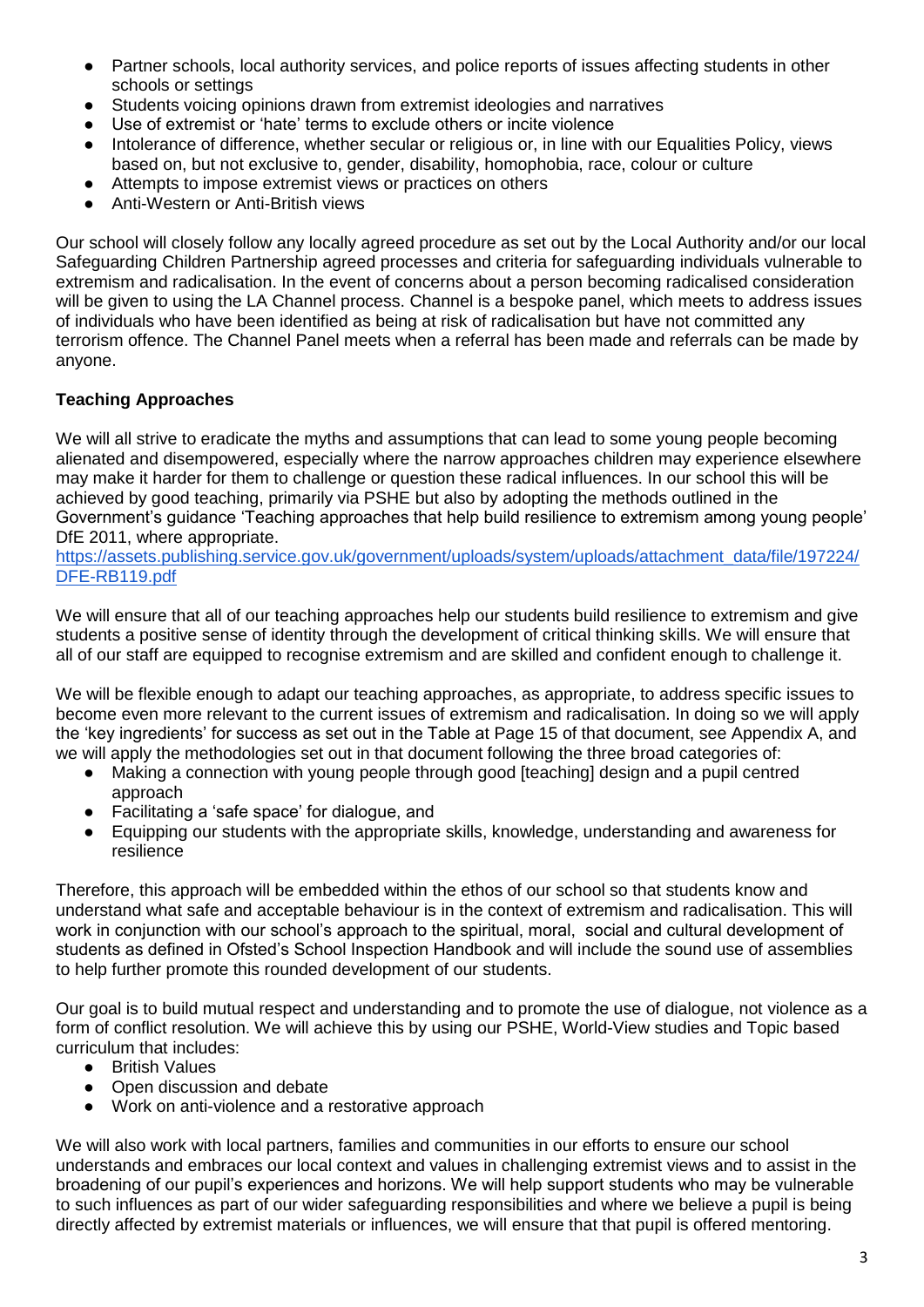Additionally, in such instances, our school will seek external support from the Local Authority and/or local partnership structures working to prevent extremism.

At our school, we will promote the fundamental British values of democracy, the rule of law, individual liberty, mutual respect and tolerance for those with different faiths and beliefs. We will teach and encourage students to respect one another and to respect and tolerate difference, especially those of a different faith or no faith. It is indeed our most fundamental responsibility to keep our students safe and prepare them for life in modern multi-cultural Britain and globally.

# **Use of External Agencies and Speakers**

We encourage the use of external agencies or speakers to enrich the experiences of our students; however, we will positively vet those external agencies, individuals or speakers who we engage to provide such learning opportunities or experiences for our students.

Such vetting is to ensure that we do not unwittingly use agencies that contradict each other with their messages or that are inconsistent with, or are in complete opposition to, the school's values and ethos. We must be aware that in some instances the work of external agencies may not directly be connected with the rest of the school curriculum, so we need to ensure that this work is of benefit to all students.

Our school will therefore assess the suitability and effectiveness of input from external agencies or individuals to ensure that:

- Any messages communicated to students are consistent with the ethos of the school and do not marginalise any communities, groups or individuals
- Any messages do not seek to glorify criminal activity or violent extremism or seek to radicalise students through extreme or narrow views of faith, religion or culture or other ideologies
- Activities are properly embedded in the curriculum and clearly mapped to schemes of work to avoid contradictory messages or duplication
- Activities are matched to the needs of students
- Activities are carefully evaluated to ensure that they are effective

We recognise, however, that the ethos of our school is to encourage students to understand opposing views and ideologies, appropriate to their age, understanding and abilities, and to be able to actively engage with them in informed debate, and we may use external agencies or speakers to facilitate and support this.

By delivering a broad and balanced curriculum, augmented by the use of external sources where appropriate, we will strive to ensure our students recognise risk and build resilience to manage any such risk themselves where appropriate to their age and ability but also to help students develop the critical thinking skills needed to engage in informed debate.

# **Whistle Blowing**

Where there are concerns of extremism or radicalisation Students and Staff will be encouraged to make use of our internal systems to Whistle Blow or raise any issue in confidence. Staff are also entitled to contact the NSPCC whistleblowing advice line should they wish.

Please refer to the School Whistle Blowing Policy.

# **Child Protection and Safeguarding**

Please refer to our Safeguarding Policy for the full procedural framework on our Child Protection duties.

Staff at our school will be alert to the fact that whilst Extremism and Radicalisation is broadly a safeguarding issue there may be some instances where a child or children may be at direct risk of harm or neglect. For example, this could be due to a child displaying risky behaviours in terms of the activities they are involved in or the groups they are associated with or staff may be aware of information about a child's family that may equally place a child at risk of harm. (These examples are for illustration and are not definitive or exhaustive)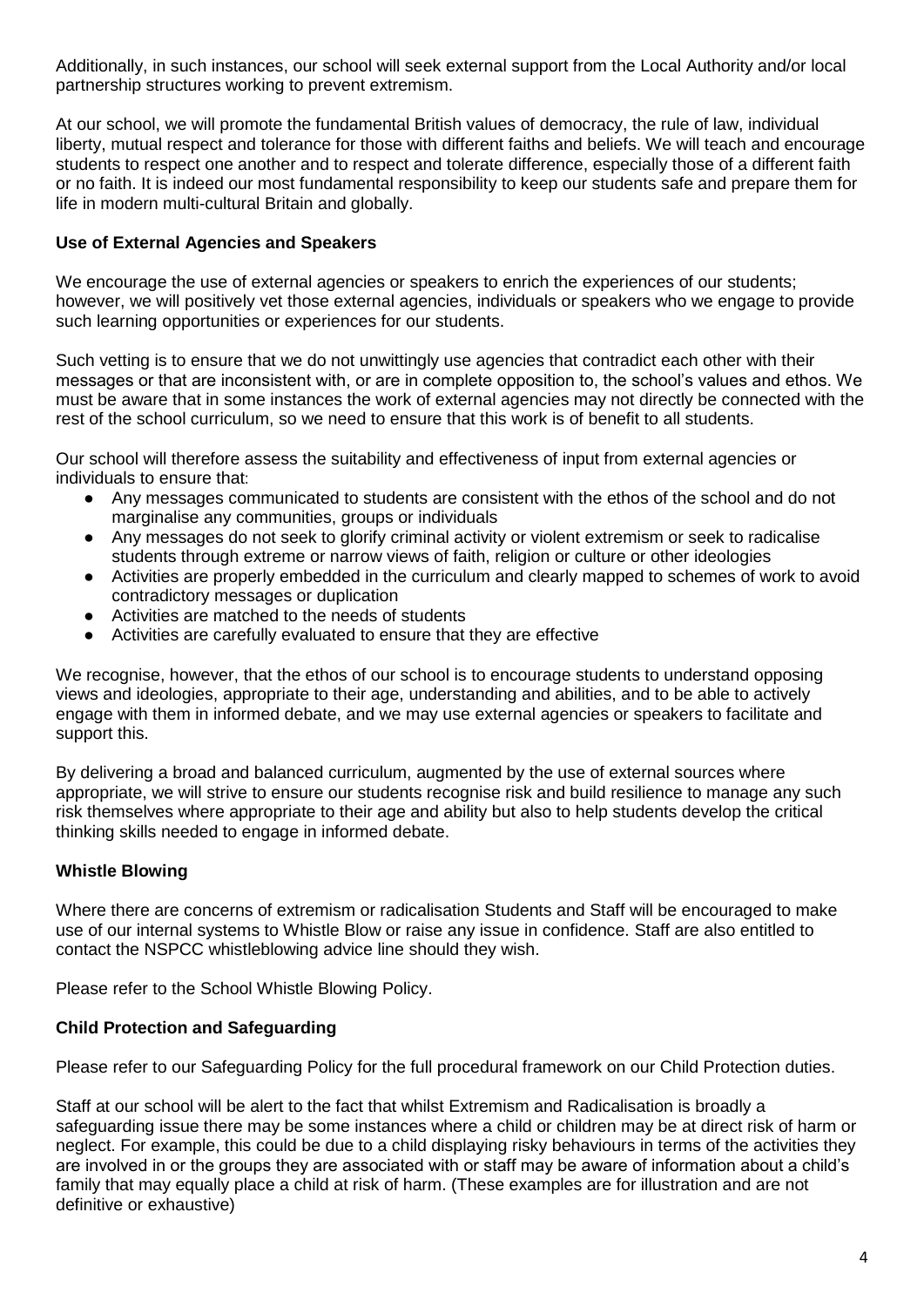Therefore, all adults working at our school (including visiting staff, volunteers' contractors, and students on placement) are required to report instances where they believe a child may be at risk of harm or neglect to the Designated Safeguarding Lead or Head Teacher/ Principal.

#### **Role of the Designated Safeguarding Lead**

The Designated Safeguarding Lead is: David Charles (Head Teacher) The Deputy Designated Safeguarding Lead is: Sarah Walker (Pupil Mentor) The Designated Safeguarding Lead works in line with the responsibilities as set out at Annex B of the DfE Guidance 'Keeping Children Safe in Education'

The Designated Safeguarding Lead is the focus person and local 'expert' for school staff, and others, who may have concerns about an individual child's safety or well-being and is the first point of contact for external agencies

In line with Recommendation 2 of Peter Clarke's Report; In Bethany School, the role of the Designated Safeguarding Lead will be extended, at the appropriate time, to include the responsibilities of the PREVENT strand of the Government's counter-terrorism strategy.

# **Training**

Whole school in-service training on Safeguarding and Child Protection will be organised for staff and Governors at least every three years and will, in part, include training on extremism and radicalisation and its safeguarding implications. Staff will complete home office Prevent training as part of their induction. <https://www.elearning.prevent.homeoffice.gov.uk/edu/screen1.html>

The Designated Safeguarding Lead will attend training courses as necessary and the appropriate interagency training organised by the local Safeguarding Children Partnership at least every two years, again this will include training on extremism and radicalisation and its safeguarding implications, with updates every year.

# **Recruitment**

The arrangements for recruiting all staff, permanent and volunteers, to our school will follow safer recruitment best practice in education settings, including, but not limited to, ensuring that DBS checks are always made at the appropriate level, that references are always received and checked and that we complete and maintain a single central record of such vetting checks.

We will apply safer recruitment best practice principles and sound employment practice in general and in doing so will deny opportunities for inappropriate recruitment or advancement. We will be alert to the possibility that persons may seek to gain positions within our school to influence our school's character and ethos unduly. We are aware that such persons seek to limit the opportunities for our students thereby rendering them vulnerable to extremist views and radicalisation consequently.

Therefore, by adhering to safer recruitment best practice techniques and by ensuring that there is an ongoing culture of vigilance within our school and staff team we will minimise the opportunities for extremist views to prevail.

# **Role of Governing Body**

The Governing Body of our School will undertake appropriate training to ensure that they are clear about their role and the parameters of their responsibilities as Governors, including their statutory safeguarding duties.

The Governing Body of our school will support the ethos and values of our school and will support the school in tackling extremism and radicalisation.